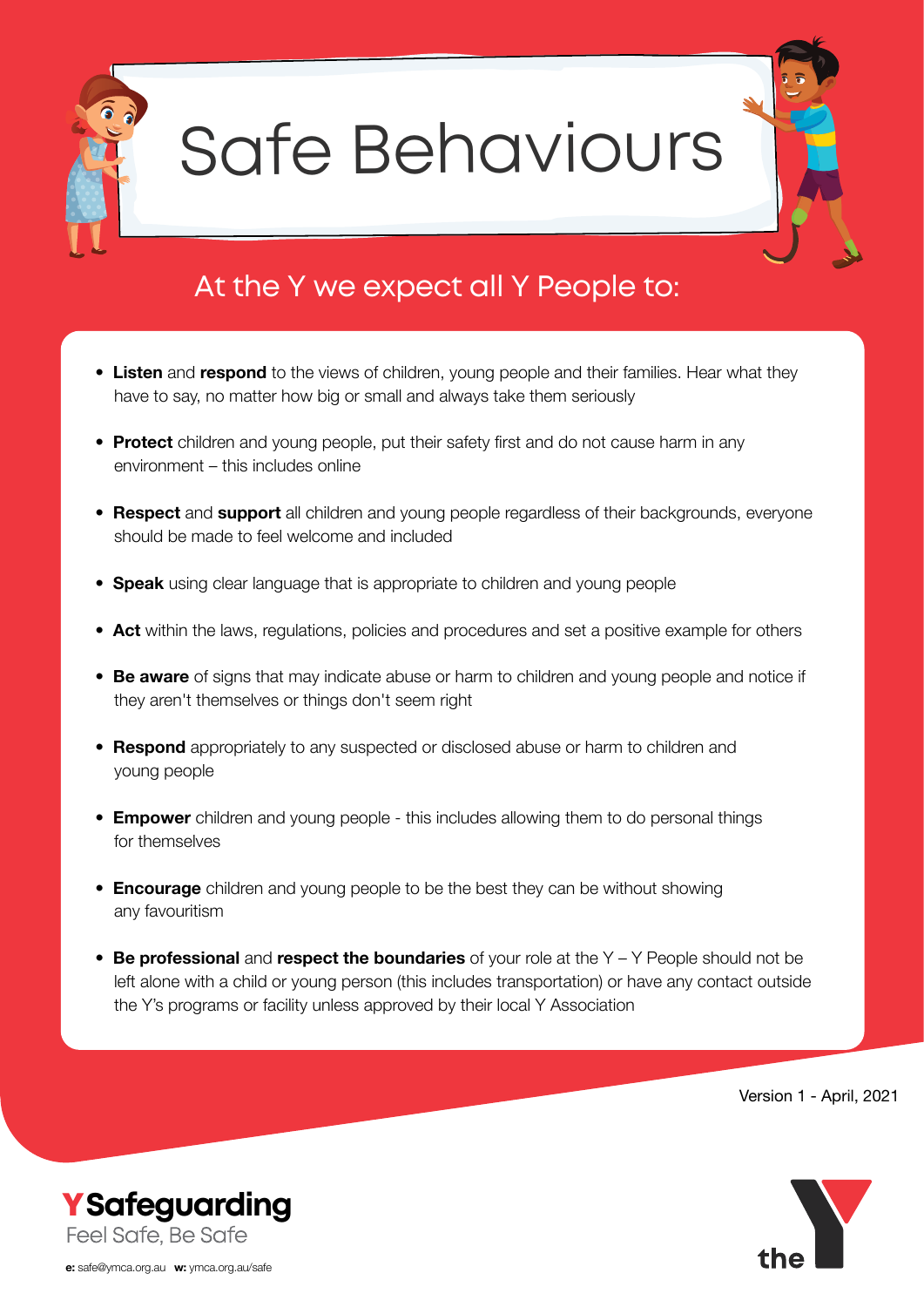

# Safe Behaviours

#### At the Y, you can expect adults who work here to:

**Listen** carefully to you, and always take what you say seriously **Protect** you, and keep you safe from harm - anywhere, and at any time **Respect** and **support** you, and always make you feel welcome and included **Speak** to you using words that you can understand **Follow the rules**, and set a good example for others **Notice** if you are not feeling ok, or if you have been hurt **Respond** quickly if they think you have been hurt, or need help **Support** you to feel good about yourself by giving you new things to do and learn **Be professional** and never do anything that makes you feel scared or uncomfortable

**Encourage** you to be the best you can









Version 1 - April, 2021